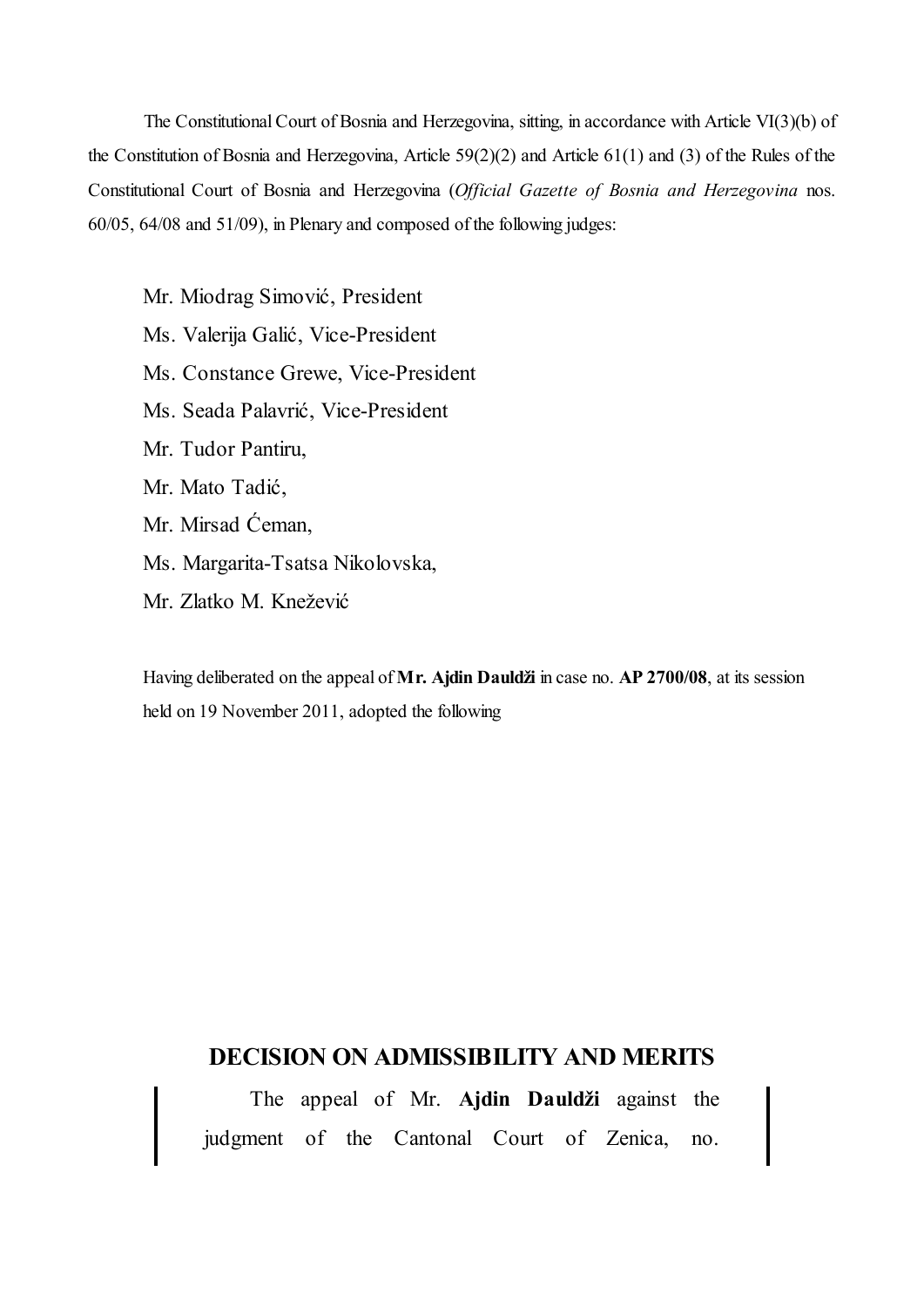004-0-Gž-07-001 457 of 25 June 2008 and judgment of the Municipal Court of Zenica, no. P-144/02 of 27 April 2007 is hereby dismissed as ill-founded.

This Decision shall be published in the *Official Gazette of Bosnia and Herzegovina*, the *Official Gazette of the Federation of Bosnia and Herzegovina*, the *Official Gazette of the Republika Srpska* and the *Official Gazette of the Brčko District of Bosnia and Herzegovina*.

# **REASONING**

# **I. Introduction**

1. On 5 September 2008 Mr. Ajdin Dauldži ("the appellant") from Zenica, represented by Ms. Armina Gičević, a lawyer practicing in Zenica, filed an appeal with the Constitutional Court of Bosnia and Herzegovina ("the Constitutional Court") against the judgment of the Cantonal Court of Zenica ("the Cantonal Court"), no. 004-0-Gz-07-001 457 of 25 June 2008 and judgment of the Municipal Court of Zenica ("the Municipal Court"), no. P-144/02 of 27 April 2007.

## **II. Proceedings before the Constitutional Court**

2. Pursuant to Article 22(1) and (2) of the Rules of the Constitutional Court, the Cantonal Court of Zenica, Municipal Court of Zenica and Ms. Selma Jašarević ("the defendant") were requested to submit their replies to the appeal.

3. The Cantonal Court and the Municipal Court submitted their respective replies on 1 October 2008 and 9 October 2008. The defendant failed to submit her reply.

4. Pursuant to Article 26(2) of the Rules of the Constitutional Court, the replies to the appeal were forwarded to the appellant on 29 January 2009.

# **III. Facts of the Case**

5. The facts of the case, as they appear from the appellant's assertions and the documents submitted to the Constitutional Court may be summarized as follows.

6. On 7 August 1996 the appellant brought an action with the Municipal Court and on 1 August 2001 he submitted specified statements of claim wherein he requested the court to order S. J. («the defendant») to pay him KM 2,471.00 by way of obligation arising from a Business Premises Sub-Lease Contract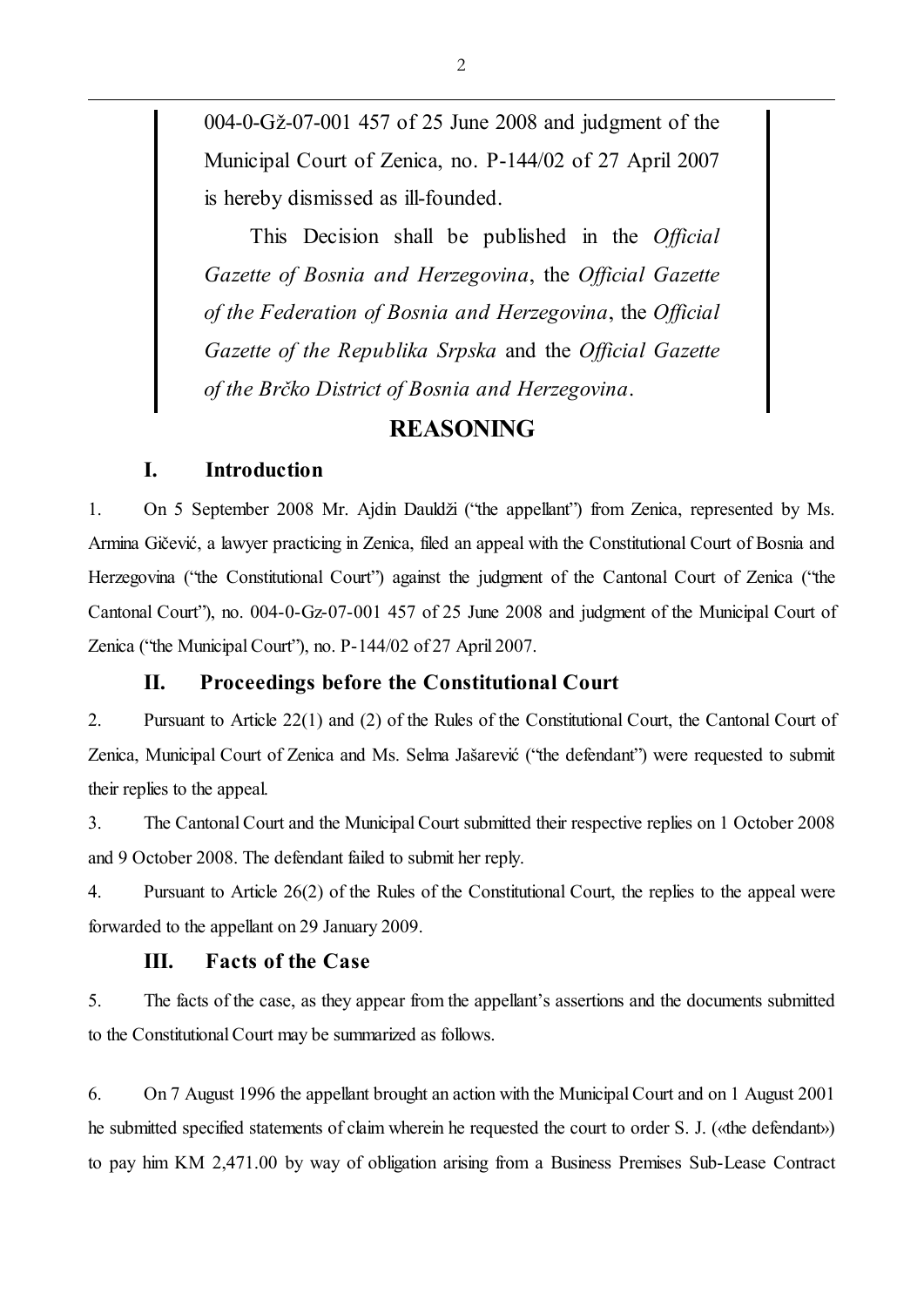dated 30 May 1995 and pay him compensation for the costs of the proceedings according to the applicable Lawyer's Fee.

7. By judgment no. P-998/96 of 22 April 2002, the Municipal Court dismissed the appellant's claim as ill-founded. By its ruling no. Gž-752/02 of 21 October 2002, the Cantonal Court granted the appellant's appeal against the aforementioned first-instance judgment, quashed the first-instance judgment and remitted the case back to the first-instance court for a new trial. The Cantonal Court found that the first-instance court had incompletely established the facts as it had failed to determine who had signed the Sub-Lease Contract, whether it had been signed by the appellant or his wife. The Cantonal Court ordered the first-instance court to present the evidence proposed in the appeal and, if necessary, evidence which it considered relevant to the decision on this disputable relation and, following the assessment of evidence, to decide on the appellant's claim so as to apply the substantive law correctly.

8. The Municipal Court, in judgment no. P-144/02 of 27 April 2007, which was rendered in the renewed proceedings, according to the instructions given in the ruling of the Cantonal Court, no. Gž-752/02 of 21 October 2002, dismissed the appellant's claim whereby it requested the court to order S. J. to pay him KM 2,471.00 by way of obligation arising from the Business Premises Sub-Lease Contract dated 30 May 1995 along with the statutory default interest as of 15 January 1996 until the finalization of payment and to pay him the amount of KM 1,320.66 by way of compensation for the proceedings costs. According to the same judgment, the appellant was ordered to compensate the defendant for the proceedings costs in the amount of KM 859.95 within a time limit of 30 days under the threat of enforcement. The Municipal Court stated in the reasons for its judgment that the Cantonal Court had given instructions that the evidence stated in the appellant's appeal, that is, *inter alia*, a graphology expert witness analysis to establish who had signed the contract, as a relevant fact, should have been presented. However, the appellant, as stated by the Municipal Court, did not propose the presentation of that piece of evidence during the proceedings before that court, which was prescribed by the provisions of Article 148(1) of the Civil Procedure Code. The Municipal Court noted that it had not presented this evidence as the parties disposed of their proposals for evidence and that the court was not allowed to present evidence, except in cases prescribed by the law, if the party did not propose it. Having conducted the evidentiary proceedings in which it heard the appellant, defendant and proposed witnesses, the court examined the substantive evidence, assessed it, each of them individually and it their mutual correlation, and it dismissed the appellant's claim. Taking into account the assessment of evidence, the court found that it was not possible to establish who had signed the contract on the part of the lessor without graphology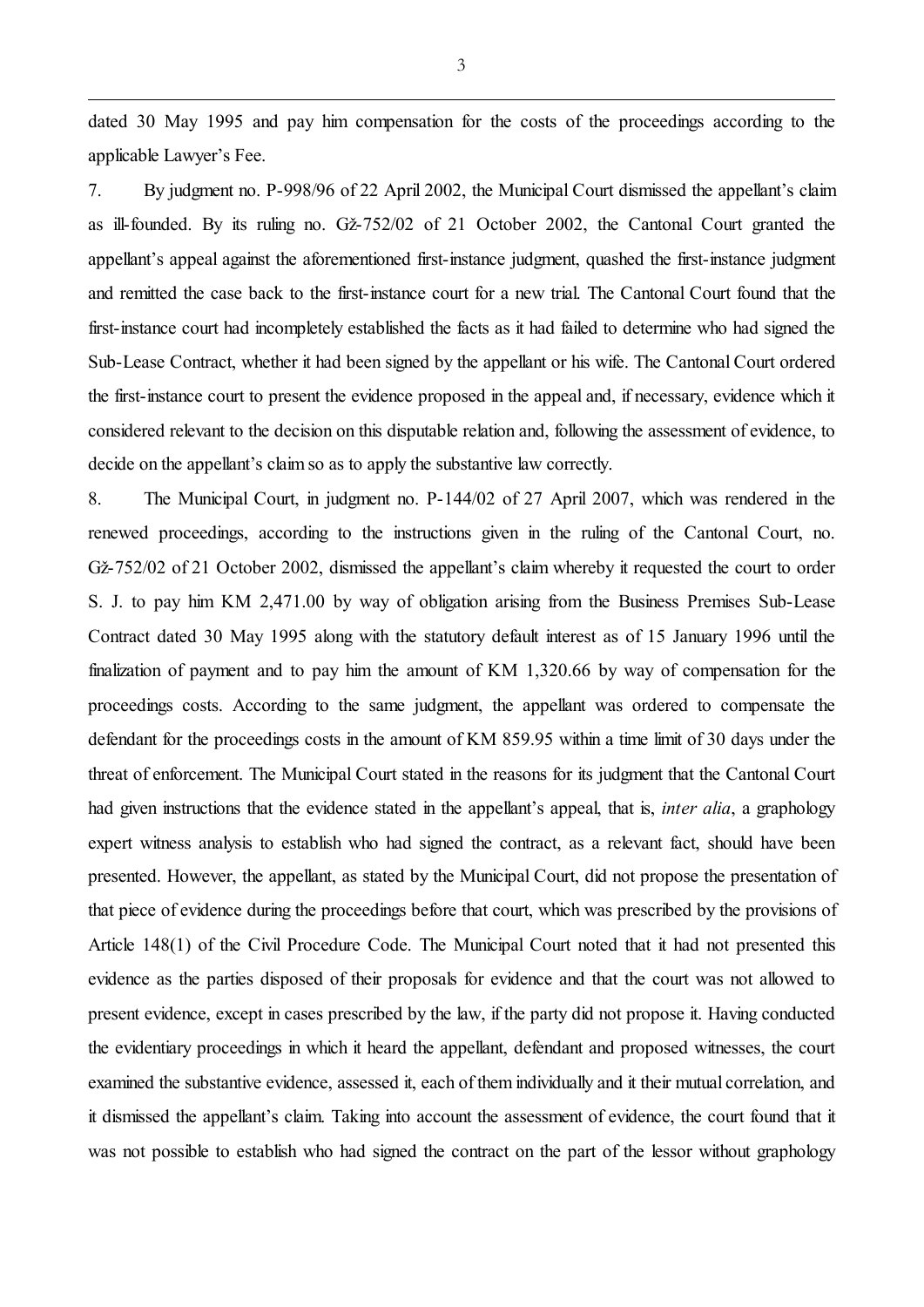expert analysis, the reason being that the testimonies of the witnesses and defendant were contradictory. In this regard, the court noted that the defendant claimed that the contract in question had been signed by the appellant's wife, and the witness, i.e. the appellant's wife claimed that this had been done by her husband [the appellant] himself. The court noted that it could not give credence to the testimony of the witness, lawyer M.H. stressing that given his conduct during the identification of the persons who had signed the contract, given the time distance from the event in question to the moment of giving the testimony, it was obvious that this witness could not remember the persons who had signed the contract in question. This court held that it was necessary to request a graphology expert analysis as a proposal for evidence, as indicated by the Cantonal Court, but the appellant had not proposed this evidence within the meaning of Article 148(1) of the Civil Procedure Code. Referring to the provision of Article 291(1) of the Civil Procedure Code, the Municipal Court noted that the appellant as a physical person could be a party to the proceedings, which was a procedural requirement which the court was mindful of *ex officio*. The court further noted that in addition to the capacity to be the party to the proceedings in the present case, a substantive relation between the appellant and defendant had to exist, affording them standing to sue or to be sued in the present case, which the court was not to be mindful of *ex officio*, but the court was to be mindful of indications of the parties, stressing that the defendant objected that the appellant lacked standing to sue. The court further stated that the present case related to an obligation arising from the relation between the appellant and defendant, more precisely the Lease Contract within the meaning of the Law on Lease of Business Premises and Buildings, and that the appellant and defendant might have had such a relation in order to have real legal standing in this dispute. That court found that the appellant did not prove that he had such substantive relation with the defendant based on the contract in question, i.e. did not prove that he had signed the contract in question, which was the reason for dismissing the appellant's claim "due to the lack of standing to sue on the appellant's part as it is the subject of the substantive law.

9. By judgment no. 004-0-Gž-07-001 of 25 June 2007, the Cantonal Court dismissed the appellant's appeal and upheld the first-instance judgment. The Cantonal Court considered as unfounded the appellant's allegations that the first time the defendant stated that the appellant was not the one who had signed the contract was at the main hearing. The court noted that it followed from the minutes taken at the hearings held on 2 April 2001 and 14 May 2001 that the first-instance court had heard the defendant as a witness stating that the appellant had formally concluded the contract and that his wife, V.D. had signed his first and last name on the contract in the office of lawyer M.H. practicing in Zenica. The Cantonal Court further noted that the attorney of the appellant had signed both minutes without objections to their content.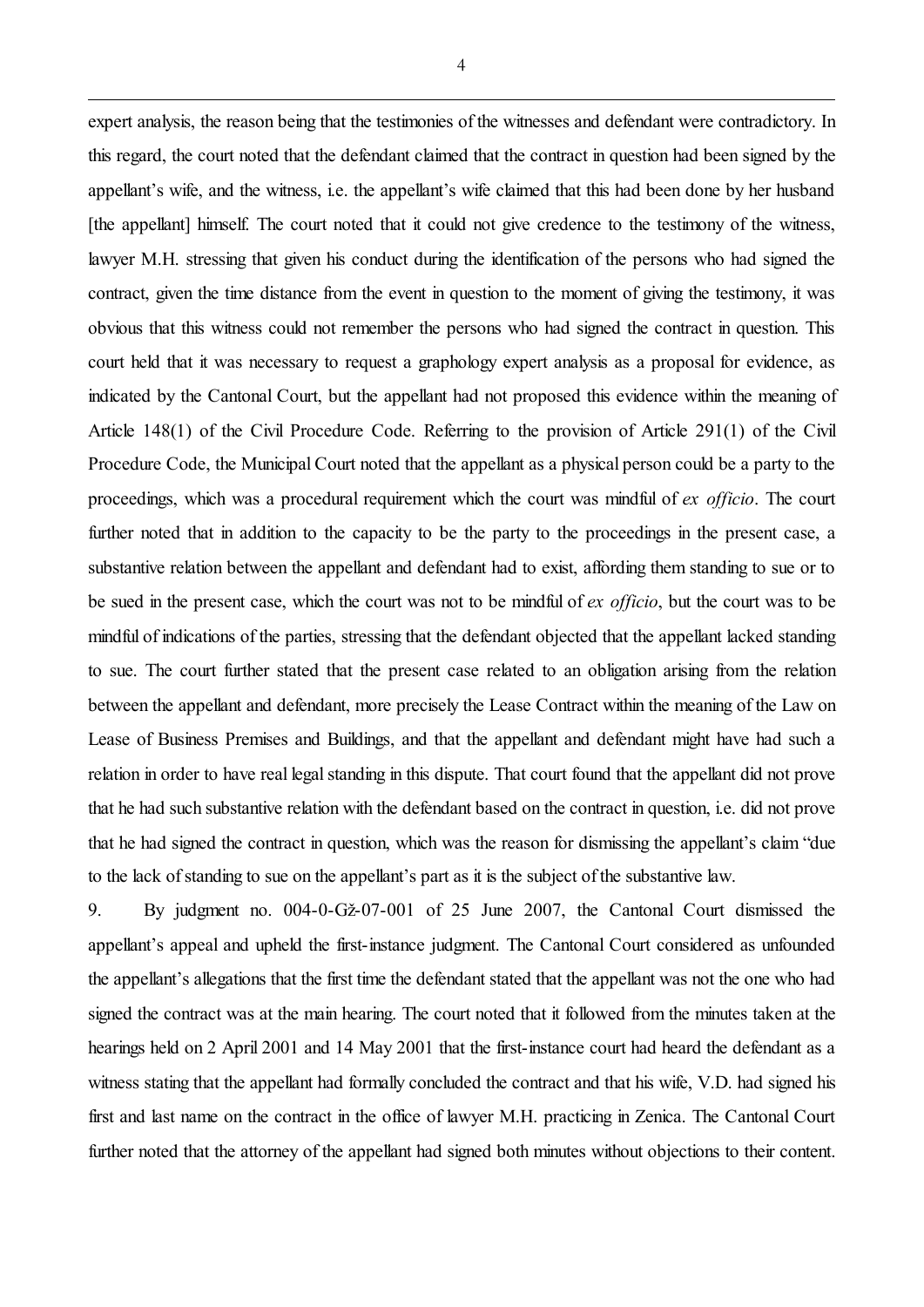Furthermore, the court noted that in the procedural situation in which the defendant rendered indisputable the fact that contract dated 30 May 1995 had been signed by the appellant's wife, not the appellant himself, the defendant's obligation to prove the fact on which the objection relating to the lack of standing to sue was based, in accordance with the provisions of Article 125(1) of the Civil Procedure Code, ceased to exist. The court noted that the content of the minutes taken at the hearing held on 30 July 2001 confirmed that the appellant's attorney had denied what she had admitted at the hearing held on 14 May 2001. The Cantonal Court referred to the provision of Article 125(2) of the Civil Procedure Code which prescribes that "if a party denies the fact which he/she has admitted, the court shall assess whether it will considered that fact admitted or challenged". The Cantonal Court concluded that the first-instance court had assessed the presented evidence in accordance with the rules on assessment of evidence prescribed by the provisions of Article 8 of the Civil Procedure Code, and it fully accepted the reasons given in the decision of the first-instance court.

10. The Cantonal Court further noted that the principle of substantive truth was dominant according to the former Civil Procedure Code (*Official Gazette of the Federation of BiH*, nos. 42/98 and 3/99). Therefore, if the appellant had not noted in his appeal dated 27 May 2002 that "a graphology expert witness analysis should be conducted, if necessary", this court, referring to its authorizations provided for by Article 205(2) of the then applicable Civil Procedure Code, would have considered as admitted the fact decisive to the outcome of this dispute, which was the basis for allegations set forth in the reply to the appellant, i.e. that the appellant had not signed the contract dated 30 May 1995. This would have entailed, as noted by the Cantonal Court, a decision different from the decision no. Gž-752/02 of 21 October 2002. The Cantonal Court noted that given the procedural situation in which the statements and allegations of the appellant and his wife and those of the defendant and his husband were directly opposite with regards to the fact decisive to the outcome of this dispute, i.e. that the appellant had not signed the contract in question, then this disputable fact could have been proved only through the objective, not subjective, evidence, that is through a graphology expert analysis, and the appellant should have proposed that evidence. As the appellant did not propose the presentation of evidence through the graphology expert analysis in the proceedings before the first-instance court, the Cantonal Court noted that nothing remained to the first-instance court but to refer to the obligations of the parties to the proceedings prescribed by the provisions of Article 7(1) and Article 123(1) of the Civil Procedures Code and dismiss the appellant's claim. The Cantonal Court concluded that the appellant had not fulfilled his procedural obligation to prove the accuracy of the factual allegations on which he based his claim, i.e. that he established a sub-lease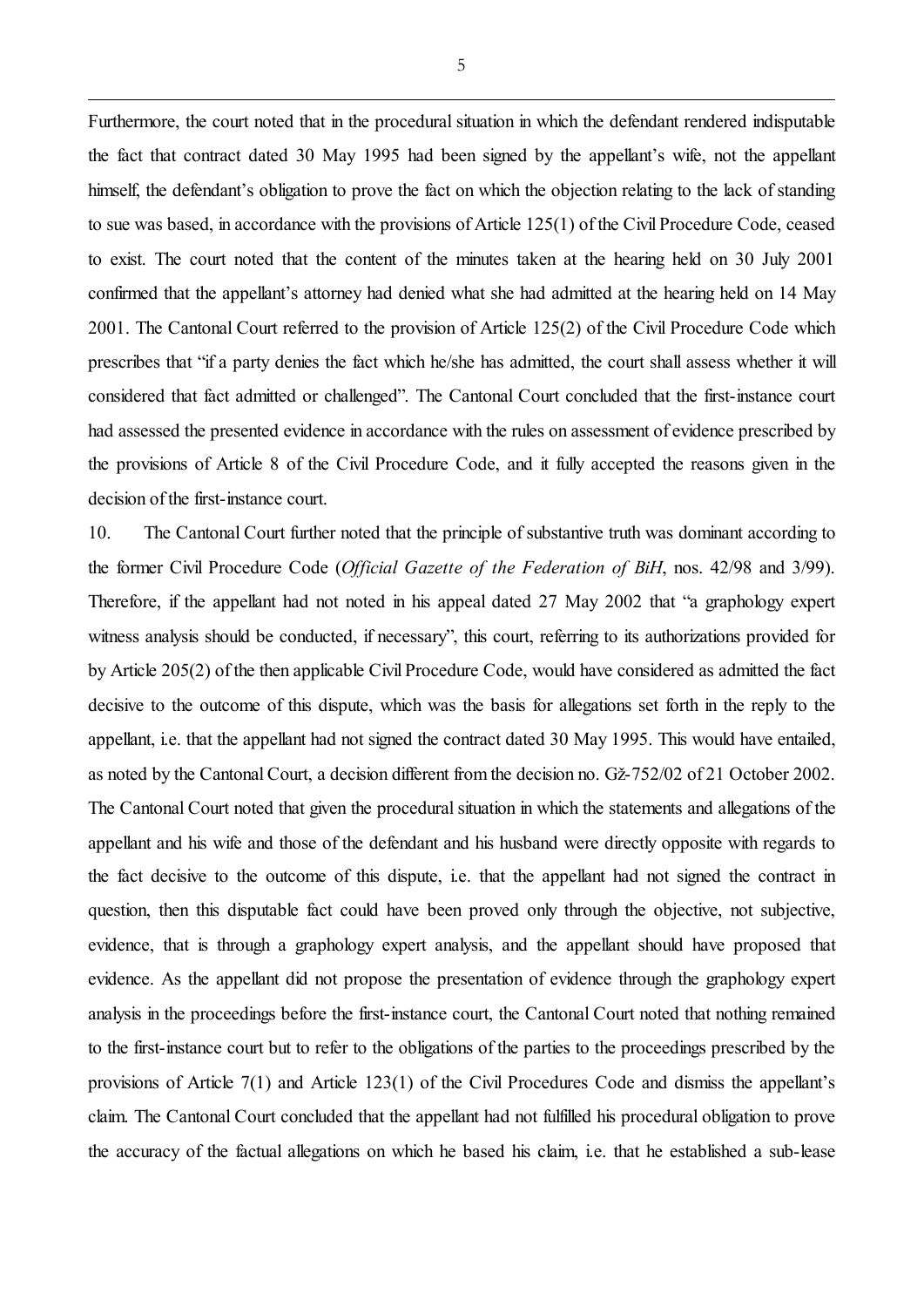relation with the defendant according to the contract dated 30 May 1995 in accordance with Article 24 of the Law on the Lease of Business Buildings and Premises, and that the defendant owed him the amount indicated in the action.

### **IV. Appeal**

### **a) Statements from the appeal**

11. The appellant complains that the challenged decisions are in violation of the right to a fair trial under Article II(3)(e) of the Constitution of Bosnia and Herzegovina and Article 6 of the European Convention for the Protection of Human Rights and Fundamental Freedoms ("the European Convention") and right to property under Article II(3)(k) of the Constitution of Bosnia and Herzegovina and Article 1 of Protocol No. 1 to the European Convention. The appellant holds that the courts unnecessarily insisted on carrying out a graphology expert witness analysis with regards to the circumstance relating to drafting and signing the contract in question despite the fact that the signature on the contract was absolutely clear and legible. He holds that he should not have had to prove the fact that was indisputable to him, i.e. that he had signed the contract in question, since the fact that he had signed the contract was proved through the presented evidence. Furthermore, he alleges that the court unreservedly accepted the objection relating to the lack of standing to sue stressing that the court based the whole judgment on that objection thus causing detrimental consequences for him, although he proved his right during the proceedings. He alleges that the burden of proof was on the defendant who did not present evidence in favor of her claims and that the court could have only considered the proved fact as founded. In his opinion, he should not have proved the fact which he considered indisputable, and thus created more considerable costs which one or the other party would have to pay. As he could not collect his claims through the amicable settlement, he sought the court protection hoping and believing in the fair proceedings but 13 years later he is back at the beginning. The appellant doubts as to the impartiality of the court and he alleges that the reasons of the challenged first-instance judgment reminds of the reasons for the previous first-instance judgment (dismissing) to the considerable extent, which was quashed by the Cantonal Court. For all the aforementioned reasons, he complains about the violation of his right to property safeguarded by the European Convention and its Protocols. The appellant requested the Court to quash the challenged judgments and modify the first-instance judgment in the manner as to grant the claim as a whole.

### **b) Reply to the appeal**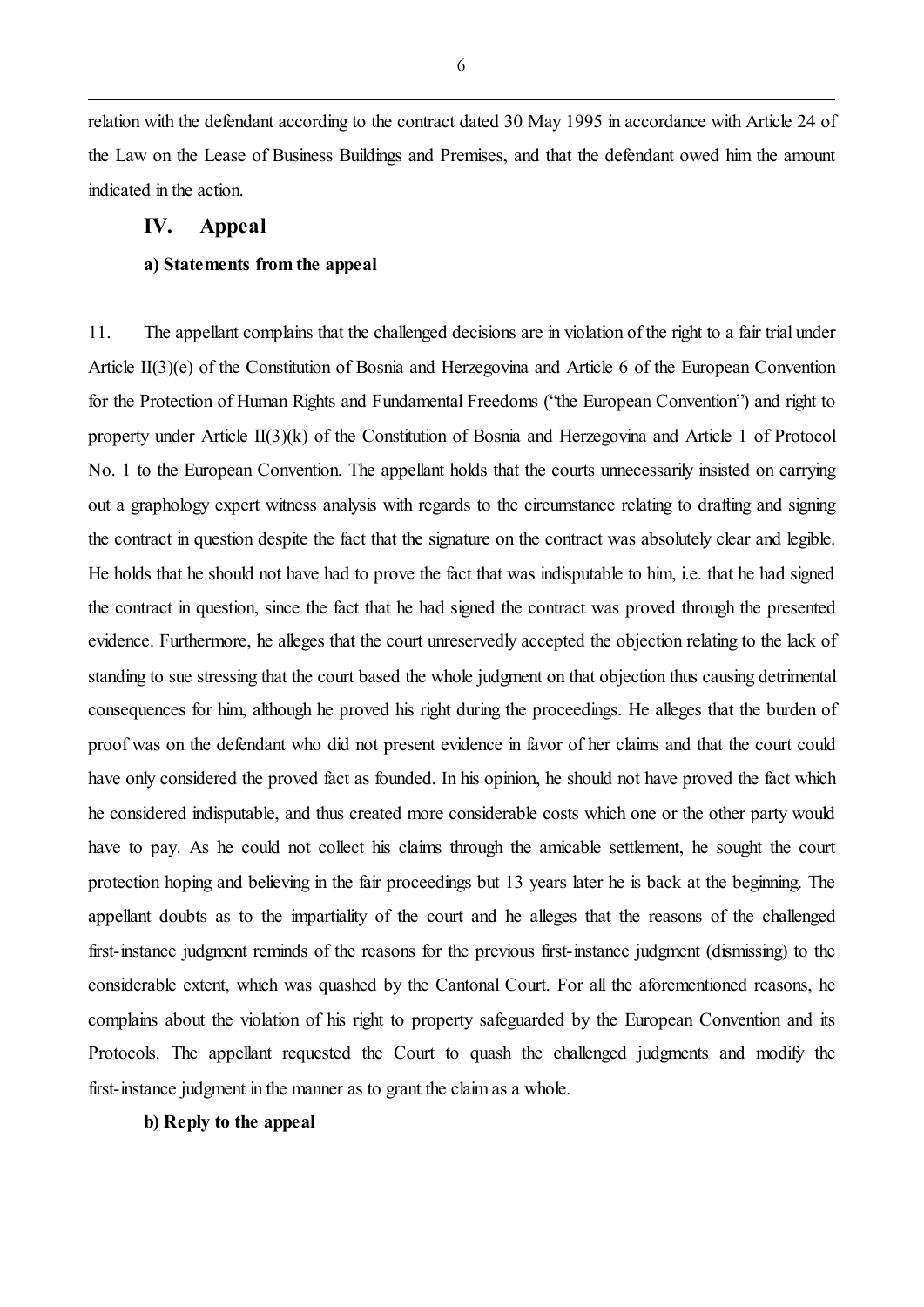12. In its reply to the appeal, the Cantonal Court stated that the appellant was wrong when he claimed violation of his right to a fair trial and his right to property under Article II(3) and (k) of the Constitution of Bosnia and Herzegovina and Article 6(1) of the European Convention and Article 1 of Protocol 1 to the European Convention by the judgment of the Cantonal Court. Furthermore, the Cantonal Court states that it follows from the allegations stated in the appeal that the appellant disagrees with the opinion of this court given in its decision. It means that the issue concerns different legal interpretations and these different interpretations should not be brought into connection with violations referred to in the European Convention. In the proceedings before this court, the appellant was given an opportunity to protect his rights and freedoms safeguarded under the European Convention and Constitution of Bosnia and Herzegovina. As to the instant case, the court acted correctly and adopted a lawful decision.

13. In its reply to the appeal the Municipal Court states that the judgment of the Municipal Court and judgment of the Cantonal Court are correct and based on the law.

# **V. Relevant Laws**

14. **The Civil Procedure Code** (*Official Gazette of the Federation of BiH* nos. 53/06, 73/05 and 19/06) as relevant reads:

*Article 7(1)*

*Parties shall be obliged to present all facts on which they base their claims and present evidence proving those facts.* 

*Article 8*

*The court shall decide which facts shall be considered as proved, on the basis of free evaluation of evidence. The court shall conscientiously and meticulously evaluate each individual piece of evidence and all evidence in their entirety.* 

*Article 123*

*Each party shall be obliged to prove the facts on which s/he bases his claim.*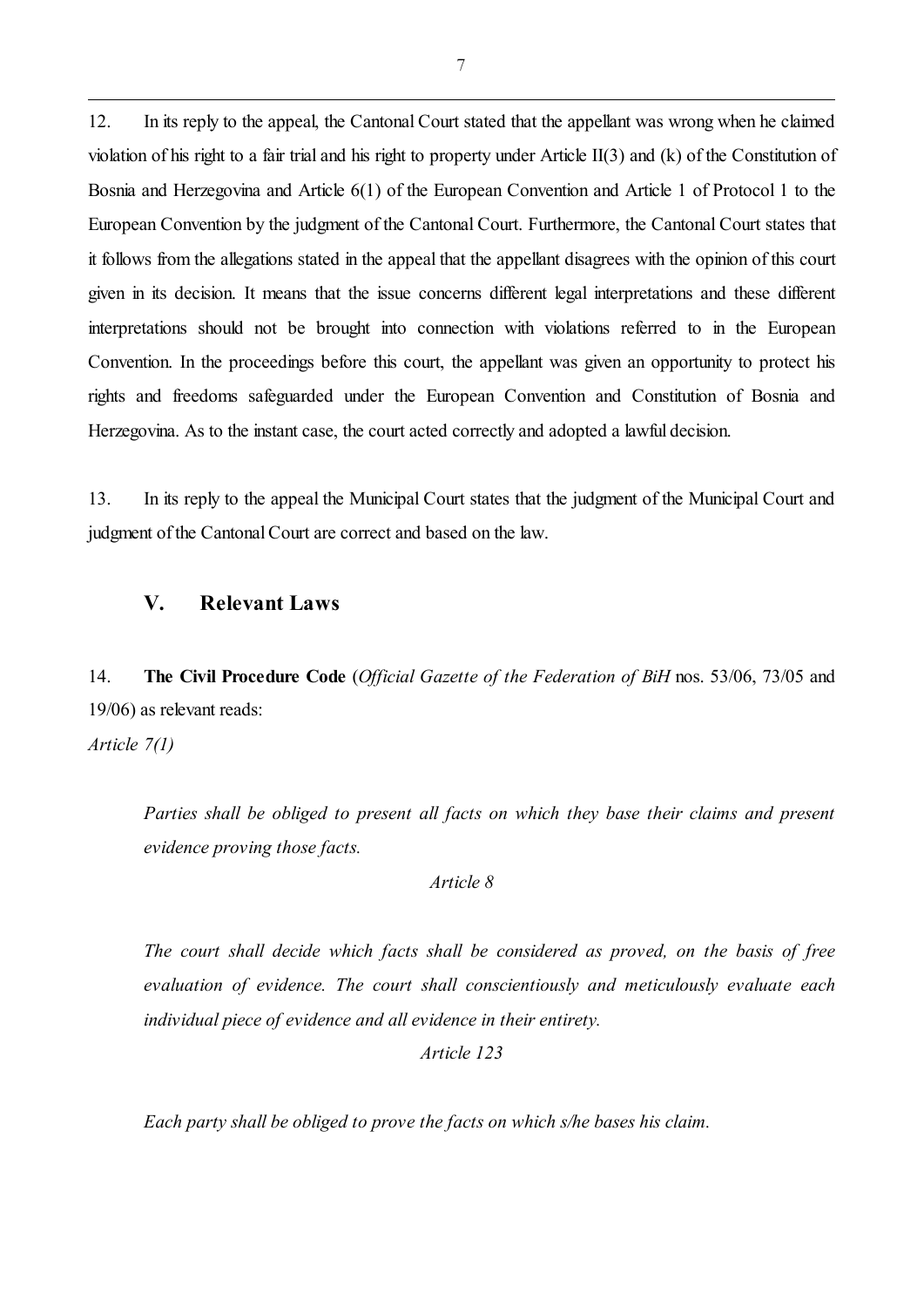*The court shall determine the facts upon which the case shall be decided on the basis of free evaluation of evidence.*

```
Article 125(1) and (2)
```
*Facts that have been admitted during the proceedings before the court need not be proved. If the admitted facts are denied, the court shall determine whether to consider the facts admitted or contested.* 

```
Article 147
```
*The court may, at a party's proposal, decide to hear experts, when professional knowledge, which the court does not have, is necessary for the establishment or clarification of certain facts.* 

### *Article 148*

*The party proposing the expert evaluation shall be obliged to indicate in its proposal the subject and scope of the expert evaluation, as well as to propose the person who shall provide the expertise.* 

15. **The Law on the Lease of Business Buildings and Premises** (*Official Gazette of SRBiH* nos. 33/77, 12/87, 30/90, *Official Gazette of RBiH* nos. 3/93 and 13/94), its relevant provisions read as follows:

### *Article 10*

*The Contract on the Lease of Business Premises shall contain in particular:*

*1. specification by the contractual parties of the following:*

*[…]*

*8. the place and date of the conclusion of the contract and the signatures of the contractual parties.*

*Article 11*

*The Contract on the Lease of Business Premises shall be concluded in writing.*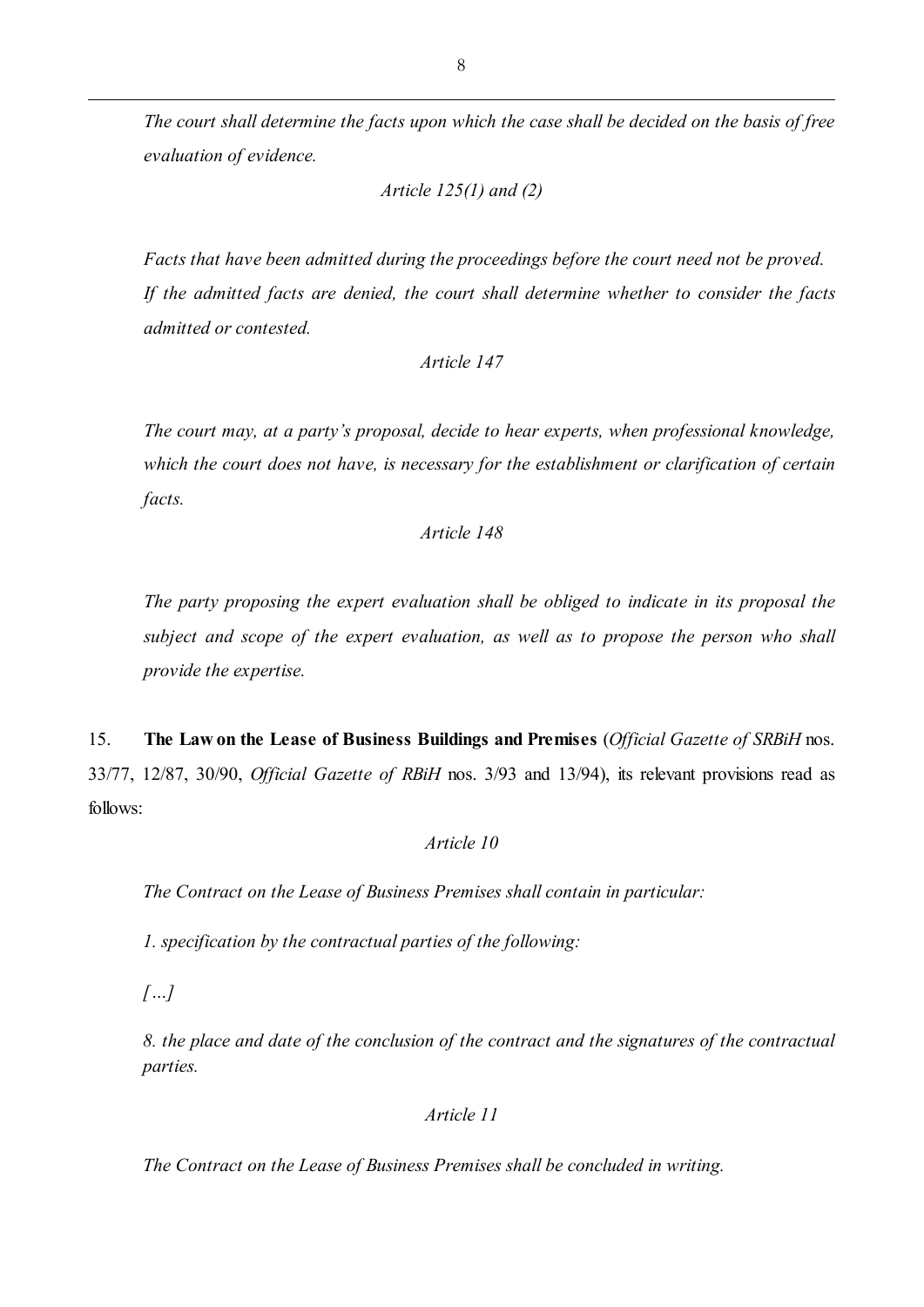*The Contract which has not been concluded in writing shall produce no legal effect.*

#### *Article 24*

*A lessee can sub-lease a part of the leased premises to another person only on the basis of the lessor's consent.*

*The provisions of this law, which apply to the Contract on the Lease of Business Premises, shall apply accordingly to the sub-lease contract.*

## **VI. Admissibility**

16. Pursuant to Article VI(3)(b) of the Constitution of Bosnia and Herzegovina, the Constitutional Court shall also have appellate jurisdiction over issues under this Constitution arising out of a judgment of any other court in Bosnia and Herzegovina.

17. Pursuant to Article 16(1) of the Rules of the Constitutional Court, the Constitutional Court shall examine an appeal only if all effective legal remedies available under the law against a judgment or decision challenged by the appeal are exhausted and if the appeal was lodged within a time-limit of 60 days as from the date on which the decision on the last effective legal remedy used by the appellant was served on him/her.

18. In the present case, the subject-matter challenged by the appeal is the Judgment of the Cantonal Court no. 004-0-Gž-07-001 457 of 25 June 2008, against which there are no other effective legal remedies available under the law. Next, the appellant received the challenged judgment on 8 July 2008, and the appeal was filed on 5 September 2008, that is within the time-limit of 60 days as prescribed by Article 16(1) of the Rules of the Constitutional Court. Finally, the appeal meets the requirements referred to in Article 16(2) and (4) of the Rules of the Constitutional Court, as neither being manifestly (*prima facie*) ill-founded, nor is there any other formal reason rendering the appeal inadmissible.

19. In view of the provisions of Article VI(3)(b) of the Constitution of Bosnia and Herzegovina and Article 16(1),(2) and (4) of the Rules of the Constitutional Court, the Constitutional Court established that the relevant appeal meets the admissibility requirements.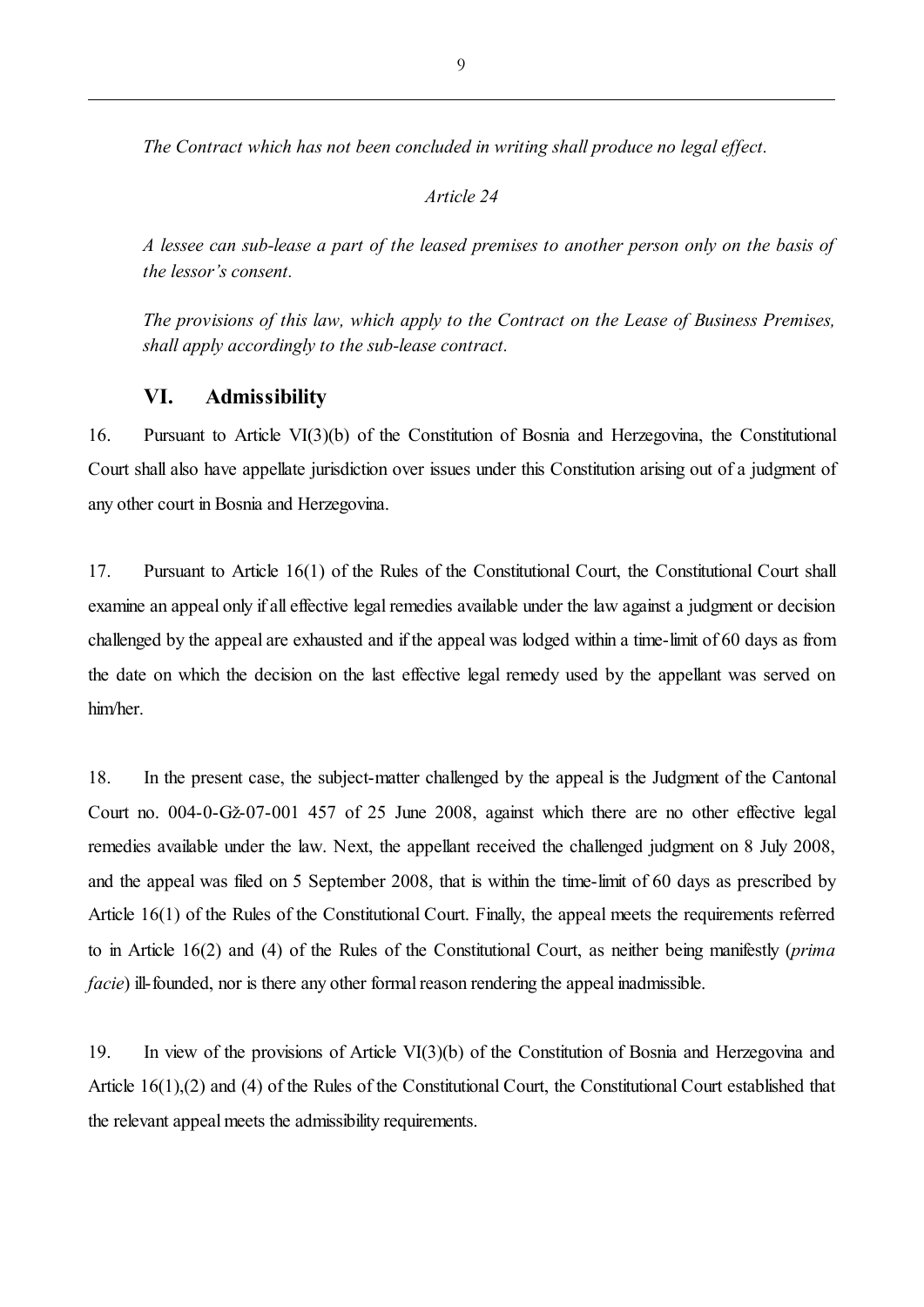#### **VII. Merits**

20. The appellant considers that the challenged judgments are in violation of the right to a fair trial and the right to property under Article II(3)(e) and (k) of the Constitution of Bosnia and Herzegovina and Article 6 paragraph 1 of the European Convention and Article 1 of Protocol No. 1 to the European Convention.

### 21. **Right to a fair trial**

Article II(3) of the Constitution of Bosnia and Herzegovina, as relevant, reads:

*All persons within the territory of Bosnia and Herzegovina shall enjoy the human rights and fundamental freedoms referred to in paragraph 2 above; these include:*

*(…)*

*e) The right to a fair hearing in civil and criminal matters, and other rights relating to criminal proceedings.*

Article 6 paragraph 1 of the European Convention, as relevant, reads:

*1. In the determination of his civil rights and obligations or of any criminal charge against him, everyone is entitled to a fair and public hearing within a reasonable time by an independent and impartial tribunal established by law.*

22. It is undisputed that the relevant proceedings concern the establishment of civil rights and obligations given that the claim was aimed at the fulfillment of the contracted obligation and the compensation of damage, therefore, the Constitutional Court has the competence to examine whether the proceedings were in compliance with the standards referred to in Article II(3)(e) of the Constitution of Bosnia and Herzegovina and Article 6 paragraph 1 of the European Convention.

23. The appellant holds that he did not have a fair trial due to the arbitrary establishment of the facts of the case in the relevant proceedings, which arose from the unfairly conducted evidentiary proceedings and due to arbitrary application of the substantive law.

24. As to the appellant's allegations about a violation of the right to a fair trial, the Constitutional Court recalls that according to the case-law of the European Court of Human Rights ("the European Court") and the Constitutional Court, it is not the task of these Courts to review the ordinary courts' findings relating to facts and application of the substantive law (see European Court, *Pronina vs. Russia*, Decision on Admissibility of 30 June 2005, Application no. 65167/01). Namely, the Constitutional Court is not called upon to substitute ordinary courts in the assessment of facts and evidence, but, in general, it is the task of ordinary courts to assess the presented facts and evidence (see European Court, *Thomas vs. The United*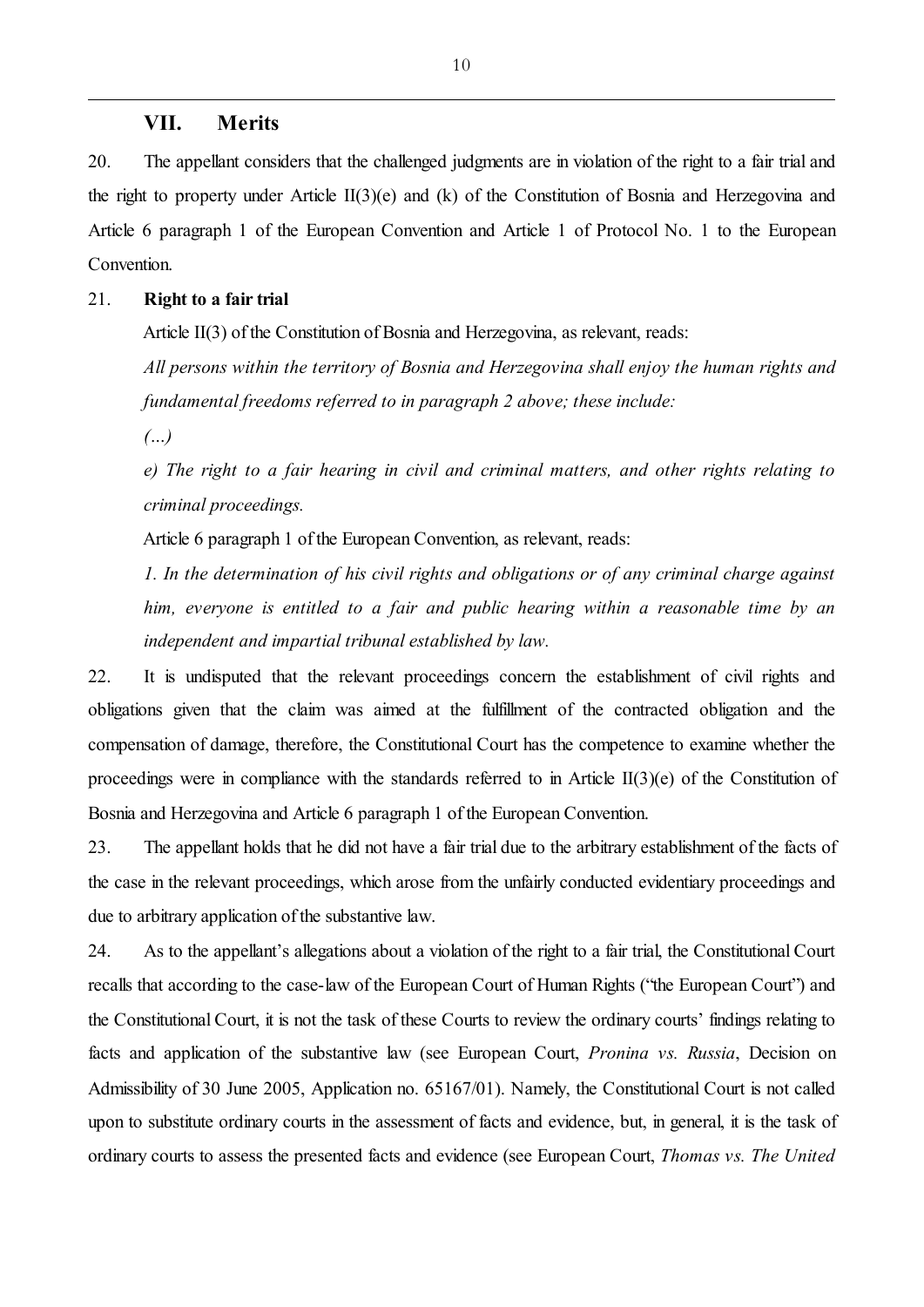*Kingdom*, Judgment of 10 May 2005, Application no. 19354/02). It is the Constitutional Court's task to examine whether the constitutional rights (the right to a fair trial, the right of access to court, the right to an effective legal remedy, *etc*.) have been violated or disregarded, and whether the application of law was, possibly, arbitrary or discriminatory. Thus, within its appellate jurisdiction, the Constitutional Court deals exclusively with the issue of a possible violation of the constitutional rights or the rights under the European Convention in the proceedings before the ordinary courts. In the case at hand, the Constitutional Court will examine whether the proceedings as a whole were fair as required by Article 6 paragraph 1 of the European Convention, that is whether the right to property was violated (see Constitutional Court, Decision no. *AP 20/05* of 18 May 2005, the *Official Gazette of BiH* no. 58/05). Furthermore, the Constitutional Court recalls that it will not interfere with the manner in which the ordinary courts had granted evidence as evidentiary material. In this respect, the Constitutional Court will not interfere either with what evidence of the parties to the proceedings the ordinary courts gave credence to on the basis of the judges' margin of appreciation (see Constitutional Court, Decision no. *AP 612/04* of 30 November 2004, and European Court, *Doorson vs. The Netherlands*, Judgment of 6 March 1996, published in the Reports, no. 1996-II, paragraph 78).

25. In the present case, the ordinary courts reached a conclusion on the basis of the relevant facts established during the present proceedings as to the ill-foundedness of the appellant's claim, whereby he claimed that the defendant pay him the established amount in respect of the obligation arising from the contract on the sub-lease of business premises. The Municipal Court reasoned clearly and precisely that in the renewed proceedings, proceeding upon the Ruling of the Cantonal Court no. Gž-752/02 of 21 October 2002, it presented evidence proposed by the appellant in the appeal lodged on 27 May 2002 before the Cantonal Court (it heard witnesses: M. H., a lawyer, and the appellant's wife V. D.), and by assessing these presented pieces of evidence it was nevertheless unable to conclude that the appellant had signed the respective contract. Furthermore, the Municipal Court reasoned that, during the renewed proceedings, the appellant failed to propose, in terms of the provisions of Article 148(1) of the Law on Civil Procedure, the presentation of evidence through expert analysis by graphology expert of the signatures on the respective contract, in order to determine this important fact, although, among others, he proposed in the appeal lodged before the Cantonal Court the presentation of evidence by way of expert analysis by graphology expert. Therefore, the evidence of expert analysis by graphology expert witness of the signature on the respective contract was not presented by the court taking into account that the parties dispose with their own proposals relating to evidence, and the court cannot present evidence, except for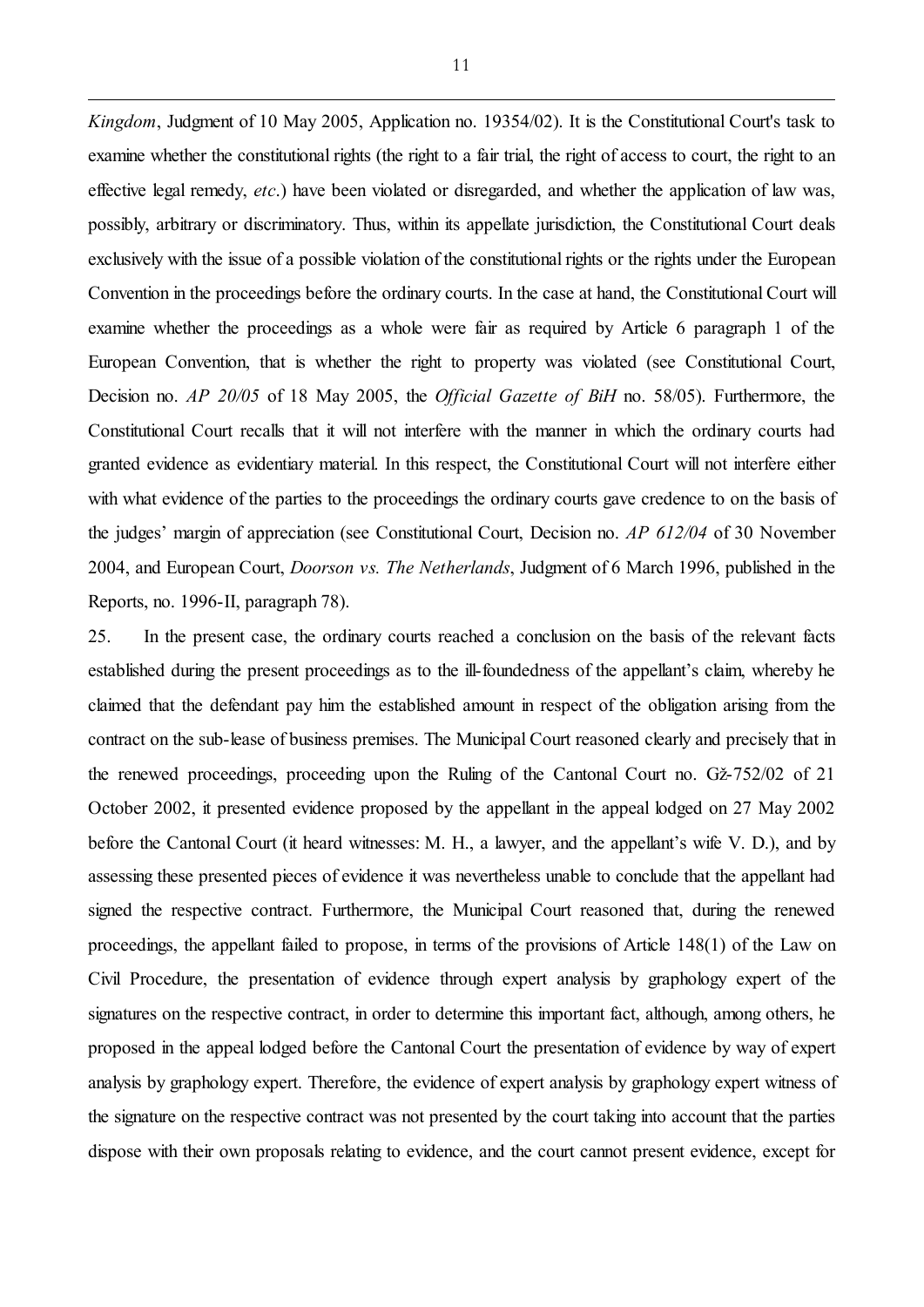the exceptions stipulated by law, if the party, that is the appellant in the present proceedings, failed to propose them. Hence, by invoking provisions of Article 7(1) and Article 123(1) of the Law on Civil Procedure, the court dismissed the appellant's claim. The Cantonal Court reasoned that the First Instance Court acted in accordance with the rules of assessment of presented evidence, that it did not establish facts incorrectly and did not violate the obligation of conscientious and careful assessment of evidence under Article 8 of the Law on Civil Procedure, confirming the position of the First Instance Court that the appellant failed to prove, on the basis of the respective contract, that he had a legal relationship with the defendant regulated by substantive law. Furthermore, the Cantonal Court clearly and unambiguously explained why it assessed as contradictory the statements of the appellant's attorney, stating that she denied what she had confirmed and admitted at the hearings (the minutes of the hearings of 2 April and 14 May 2001), which she signed without remarks about its contents, and citing the defendant's statement, who was heard in the capacity of a party to the proceedings, "My husband and Ms. Vesna Dauldži had concluded the contract…", "Mr. Ajdin Dauldži (the appellant) had concluded the contract formally, and his wife Vesna had signed his name and surname on the contract". According to the position of the Cantonal Court, the First Instance Court had acted correctly by dismissing the appellant's claim as ill-founded while invoking the relevant provisions of the Law on Civil Procedure, thereby concluding that the appellant failed to fulfill his procedural obligation of proving the correctness of the facts that he had, on the basis of the respective contract with the defendant, entered into a sub-lease relationship in accordance with the provisions of Article 24 of the Law on the Lease of Business Buildings and Premises, and that the defendant owed him the awarded amount as arising from that legal relationship.

26. The Constitutional Court observes that the lawsuit was filed in the present case for the meeting of the contractual obligation, and that the preliminary issue arose as to whether there is a legal relationship regulated by substantive law between the appellant and the defendant, in terms of a contract on the sub-lease of the respective business premises, and whether the defendant owes him the awarded amount as arising from that legal relationship. The Constitutional Court also observes that no issue was raised in the present case as to whether the respective contract was null or subject to cancellation, but an issue arose as to who were the contracting parties to the respective contract, on which basis the appellant sought from the defendant the amount of money in respect of the obligation arising from the respective contract. As the defendant objected that the appellant had not signed the respective contract, that is, she made an objection relating to the lack of standing to sue thereby claiming that the appellant's wife had signed the respective contract, the court presented evidence in the evidentiary proceedings in order to establish this relevant fact.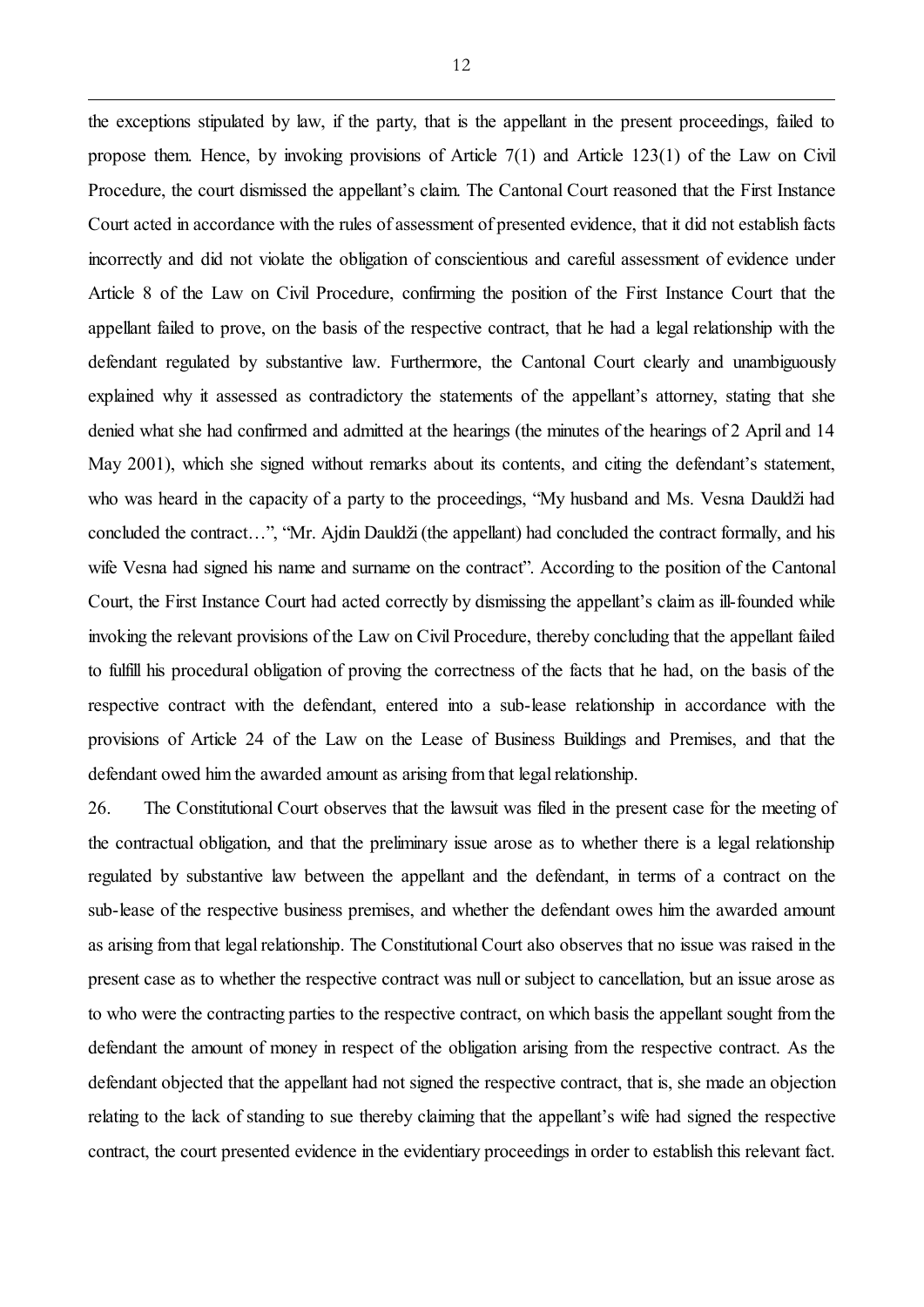On the basis of the presented evidence (inspecting the minutes from the hearings) the court concluded that the appellant's attorney admitted that the respective contract had been signed by the appellant's wife, that is, that she subsequently denied that admission, thus the court held that that disputable fact can only be established through objective evidence, namely through expert analysis by graphology expert. In a procedural situation like this, since the statements by the appellant and by the defendant, as well as statements by the interrogated witnesses, are contradictory and in direct contrast to the fact crucial for the outcome of this dispute, as to whether the appellant had signed the respective contract (validity requires special form), it is undisputable that that fact may have been established solely by way of objective evidence. However, it is undisputed that the appellant failed, during the course of the judicial proceedings, and for the sake of establishing this relevant fact, to propose the presentation of evidence, namely the expert analysis by graphology expert, hence the court did not present this piece of evidence bearing in mind that the parties dispose with their proposals relating to evidence, and the court cannot, except for the exceptions stipulated by law, present evidence unless they were proposed by a party. In the present case, taking into account the manner in which judicial proceedings were conducted, the Constitutional Court holds that the court cannot be said to have arbitrarily applied the rules on the burden of proof, and the reason for the appellant's failure in the present proceedings is in the manner in which the appellant acted in procedural terms.

27. Furthermore, the Constitutional Court observes that the proceeding in this civil matter was conducted in accordance with the Law on Civil Procedure, which stipulates the following in Article 123(1): "…each party shall be obliged to prove the facts on which s/he bases his/her claim…". Pursuant to the aforesaid legal provision, the appellant was under an obligation to collect the facts for the adoption of the judicial decisions. The adversarial principle prescribed by the aforementioned article means "as many facts as many rights", and thus the court is released from obligation to collect evidence *ex officio.* The Constitutional Court considers that the interpretation of Article 7 of the Law on Civil Procedure, which stipulates that parties shall be obliged to present all facts on which they base their claims and present evidence proving those facts, necessarily imposes a conclusion that the appellant, in the procedural situation as this one is, was under an obligation to prove that the signatures on the relevant contract were his signatures.

28. The Constitutional Court holds that assessment of evidence by the first instance court in the present case, which was confirmed in the second-instance proceeding, was not arbitrary, nor was the evidentiary proceeding abused to the detriment of the appellant in terms of the right to a fair trial and the principle of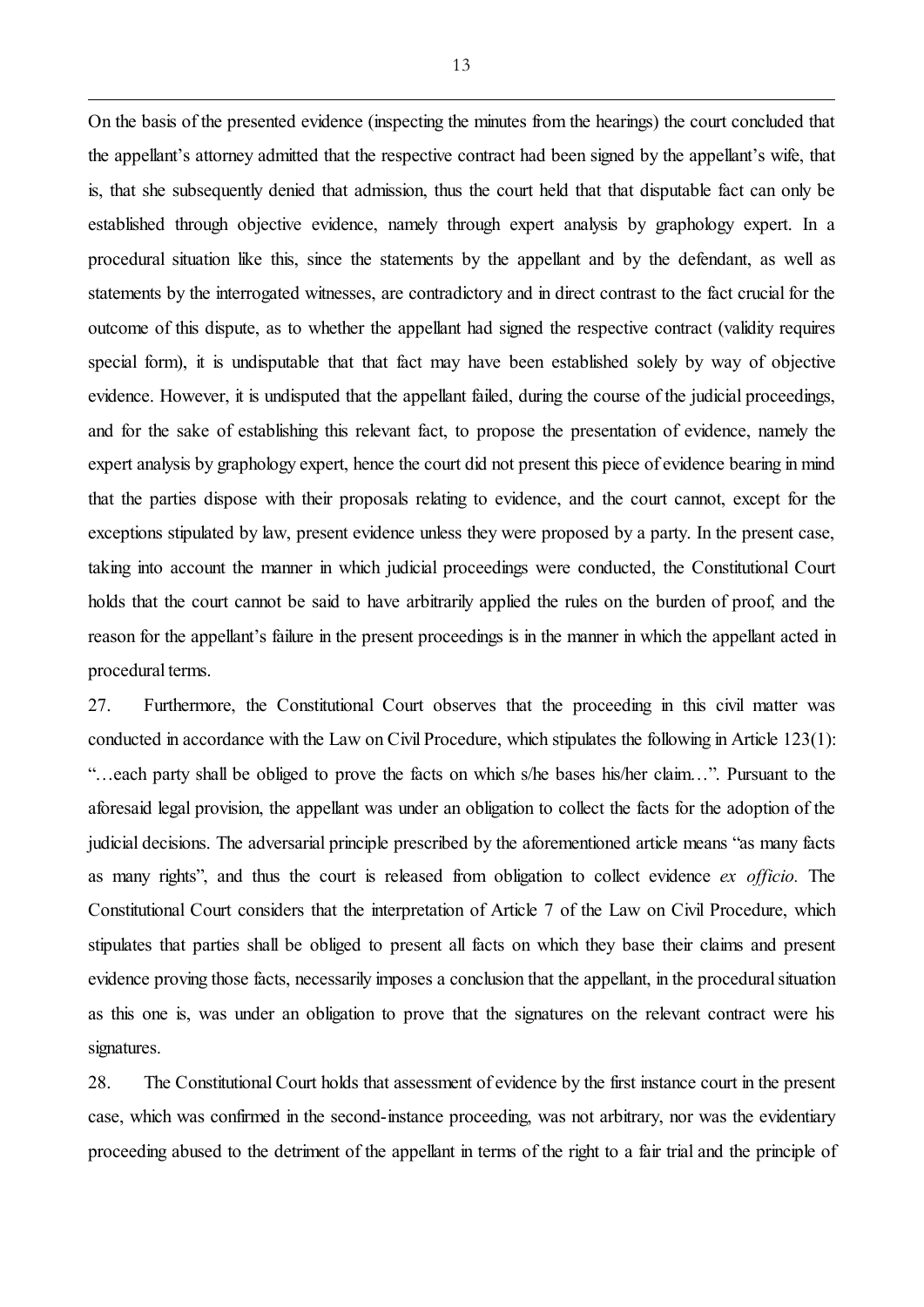"equality of arms", which is an important element of a fair trial and which implies that each party must be afforded a reasonable opportunity to present their case, including the presentation of evidentiary material, under conditions that do not put them at a substantial disadvantage *vis-à-vis* their opponent (see, the European Court of Human Rights, *Dombo B.V. vs. The Netherlands*, judgment of 27 October 1993, Series A, no. 274, page 19). The Constitutional Court holds that the First Instance Court, and the Second Instance Court consequently, offered clear and precise reasons as to why it was not possible in the present case to accept as established the appellant's allegations that he had signed the respective contract, and that the defendant owed the awarded amount of money to the appellant as arising from that relationship, and that the mentioned reasoning of that issue fully meets the standards of Article 6 of the European Convention.

29. Also, the Constitutional Court observes that not even the alleged biasness on the part of the court, which the appellant mentioned "one gets an impression that the First Instance Court adopted the same dismissing judgment, regardless of all the presented evidence" was not corroborated by any evidence whatsoever indicating a reasonable doubt that the First Instance Court was biased when deciding the appellant's claim. Given that the appellant did not state how the biasness of the court was reflected, but only arbitrarily pointed to a violation of this principle, the Constitutional Court concludes that these allegations of the appellant are also ill-founded.

30. In view of the aforementioned, the Constitutional Court holds that, regarding these allegations of the appellant, there is no violation of the right to a fair trial under Article II(3)(e) of the Constitution of Bosnia and Herzegovina and Article 6(1) of the European Convention.

31. The appellant holds that the challenged judgments also violated his right to property under Article II(3)(k) of the Constitution of Bosnia and Herzegovina and Article 1 of Protocol No. 1 to the European Convention. Since the appellant relates the violation of the right to property to, essentially, erroneously established facts of the case and erroneous application of the substantive law, in the context of elaboration of the previous paragraphs of this decision, in relation to a violation of the right to a fair trial, the Constitutional Court considers these allegations of the appellant to be also ill-founded.

### VIII. **Conclusion**

32. The Constitutional Court concludes that the challenged judgments of the Cantonal Court and Municipal Court are not in violation of the appellant's right to a fair trial under Article II(3)(e) of the Constitution of Bosnia and Herzegovina and Article 6 paragraph 1 of the European Convention, and the right to property under Article II(3)(k) of the Constitution of Bosnia and Herzegovina and Article 1 of